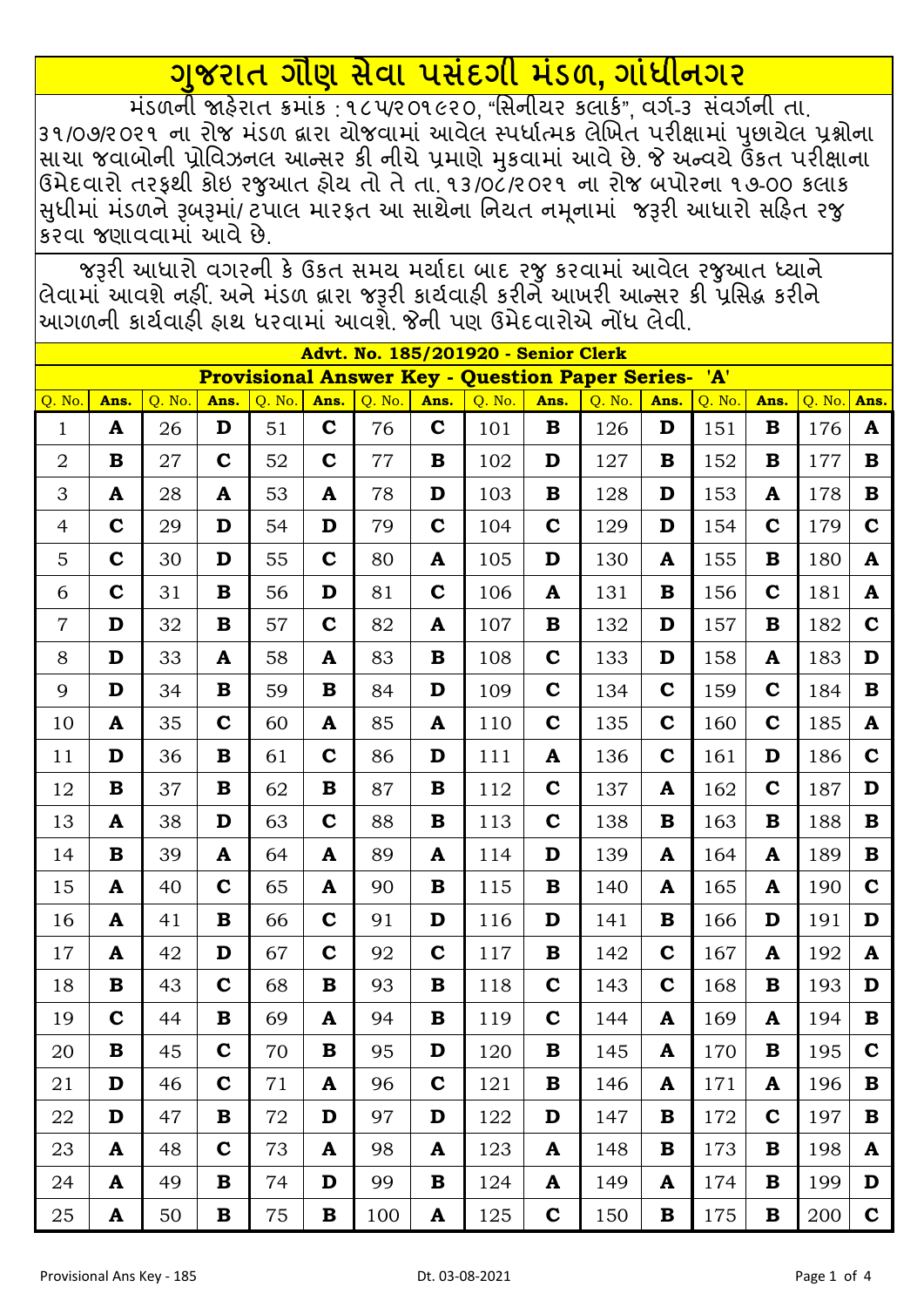|                | <b>Advt. No. 185/201920 - Senior Clerk</b><br><b>Provisional Answer Key - Question Paper Series-</b> |        |             |        |              |        |              |        |              |        |             |               |             |        |              |
|----------------|------------------------------------------------------------------------------------------------------|--------|-------------|--------|--------------|--------|--------------|--------|--------------|--------|-------------|---------------|-------------|--------|--------------|
| Q. No.         | Ans.                                                                                                 | Q. No. | Ans.        | Q. No. | Ans.         | Q. No. | Ans.         | Q. No. | Ans.         | Q. No. | Ans.        | 'B'<br>Q. No. | Ans.        | Q. No. | Ans.         |
|                | $\bf{B}$                                                                                             |        | $\bf{B}$    |        | $\bf{B}$     |        | $\mathbf C$  |        | $\mathbf{B}$ |        | D           |               | $\mathbf C$ |        | $\mathbf C$  |
| $\mathbf{1}$   |                                                                                                      | 26     |             | 51     |              | 76     |              | 101    |              | 126    |             | 151           |             | 176    |              |
| 2              | A                                                                                                    | 27     | B           | 52     | $\mathbf C$  | 77     | $\bf{B}$     | 102    | A            | 127    | $\bf{B}$    | 152           | $\mathbf C$ | 177    | $\mathbf{A}$ |
| 3              | $\bf{B}$                                                                                             | 28     | D           | 53     | $\mathbf B$  | 78     | $\mathbf C$  | 103    | $\mathbf{B}$ | 128    | $\mathbf C$ | 153           | $\mathbf B$ | 178    | $\mathbf{A}$ |
| $\overline{4}$ | A                                                                                                    | 29     | $\mathbf C$ | 54     | D            | 79     | $\mathbf C$  | 104    | A            | 129    | B           | 154           | B           | 179    | $\mathbf{A}$ |
| 5              | D                                                                                                    | 30     | D           | 55     | D            | 80     | $\mathbf B$  | 105    | $\mathbf C$  | 130    | B           | 155           | D           | 180    | $\bf{B}$     |
| 6              | A                                                                                                    | 31     | A           | 56     | A            | 81     | $\mathbf C$  | 106    | $\mathbf B$  | 131    | A           | 156           | A           | 181    | $\bf{B}$     |
| $\overline{7}$ | D                                                                                                    | 32     | $\mathbf B$ | 57     | $\mathbf{A}$ | 82     | $\mathbf{B}$ | 107    | $\mathbf{B}$ | 132    | D           | 157           | A           | 182    | $\mathbf{A}$ |
| 8              | $\bf{B}$                                                                                             | 33     | A           | 58     | A            | 83     | $\bf{B}$     | 108    | $\mathbf B$  | 133    | $\mathbf C$ | 158           | $\mathbf C$ | 183    | $\bf{B}$     |
| 9              | $\mathbf C$                                                                                          | 34     | A           | 59     | D            | 84     | $\mathbf C$  | 109    | A            | 134    | B           | 159           | D           | 184    | $\bf{B}$     |
| 10             | $\bf{B}$                                                                                             | 35     | $\bf{B}$    | 60     | $\mathbf C$  | 85     | $\mathbf C$  | 110    | $\mathbf{B}$ | 135    | D           | 160           | B           | 185    | $\mathbf{B}$ |
| 11             | D                                                                                                    | 36     | A           | 61     | ${\bf A}$    | 86     | ${\bf A}$    | 111    | $\mathbf B$  | 136    | $\bf{B}$    | 161           | D           | 186    | ${\bf A}$    |
| 12             | $\mathbf C$                                                                                          | 37     | $\mathbf C$ | 62     | D            | 87     | D            | 112    | $\mathbf C$  | 137    | $\mathbf C$ | 162           | D           | 187    | $\mathbf C$  |
| 13             | ${\bf A}$                                                                                            | 38     | $\mathbf C$ | 63     | D            | 88     | $\mathbf C$  | 113    | A            | 138    | D           | 163           | A           | 188    | $\bf{B}$     |
| 14             | $\mathbf C$                                                                                          | 39     | $\mathbf C$ | 64     | $\mathbf B$  | 89     | D            | 114    | A            | 139    | A           | 164           | $\mathbf B$ | 189    | $\mathbf C$  |
| 15             | A                                                                                                    | 40     | D           | 65     | $\bf{B}$     | 90     | $\mathbf C$  | 115    | $\mathbf C$  | 140    | $\bf{B}$    | 165           | D           | 190    | $\mathbf B$  |
| 16             | $\bf{B}$                                                                                             | 41     | D           | 66     | A            | 91     | ${\bf A}$    | 116    | D            | 141    | $\mathbf C$ | 166           | D           | 191    | $\mathbf{A}$ |
| 17             | D                                                                                                    | 42     | D           | 67     | $\bf{B}$     | 92     | $\mathbf B$  | 117    | $\bf{B}$     | 142    | $\mathbf C$ | 167           | $\mathbf C$ | 192    | $\mathbf C$  |
| 18             | ${\bf A}$                                                                                            | 43     | A           | 68     | $\mathbf C$  | 93     | $\mathbf{A}$ | 118    | $\mathbf{A}$ | 143    | $\mathbf C$ | 168           | $\mathbf C$ | 193    | $\mathbf C$  |
| 19             | D                                                                                                    | 44     | D           | 69     | $\bf{B}$     | 94     | $\mathbf C$  | 119    | $\mathbf C$  | 144    | A           | 169           | $\mathbf C$ | 194    | D            |
| 20             | B                                                                                                    | 45     | $\bf{B}$    | 70     | B            | 95     | $\bf{B}$     | 120    | D            | 145    | $\mathbf C$ | 170           | A           | 195    | $\mathbf C$  |
| 21             | $\bf{B}$                                                                                             | 46     | A           | 71     | D            | 96     | $\mathbf C$  | 121    | $\bf{B}$     | 146    | $\mathbf C$ | 171           | $\bf{B}$    | 196    | $\bf{B}$     |
| 22             | ${\bf A}$                                                                                            | 47     | $\bf{B}$    | 72     | A            | 97     | A            | 122    | $\bf{B}$     | 147    | D           | 172           | A           | 197    | $\mathbf{A}$ |
| 23             | $\bf{B}$                                                                                             | 48     | A           | 73     | $\mathbf C$  | 98     | A            | 123    | $\mathbf C$  | 148    | B           | 173           | A           | 198    | A            |
| 24             | D                                                                                                    | 49     | A           | 74     | B            | 99     | $\mathbf C$  | 124    | D            | 149    | D           | 174           | B           | 199    | D            |
| 25             | $\mathbf C$                                                                                          | 50     | A           | 75     | D            | 100    | $\mathbf C$  | 125    | A            | 150    | $\bf{B}$    | 175           | $\mathbf C$ | 200    | A            |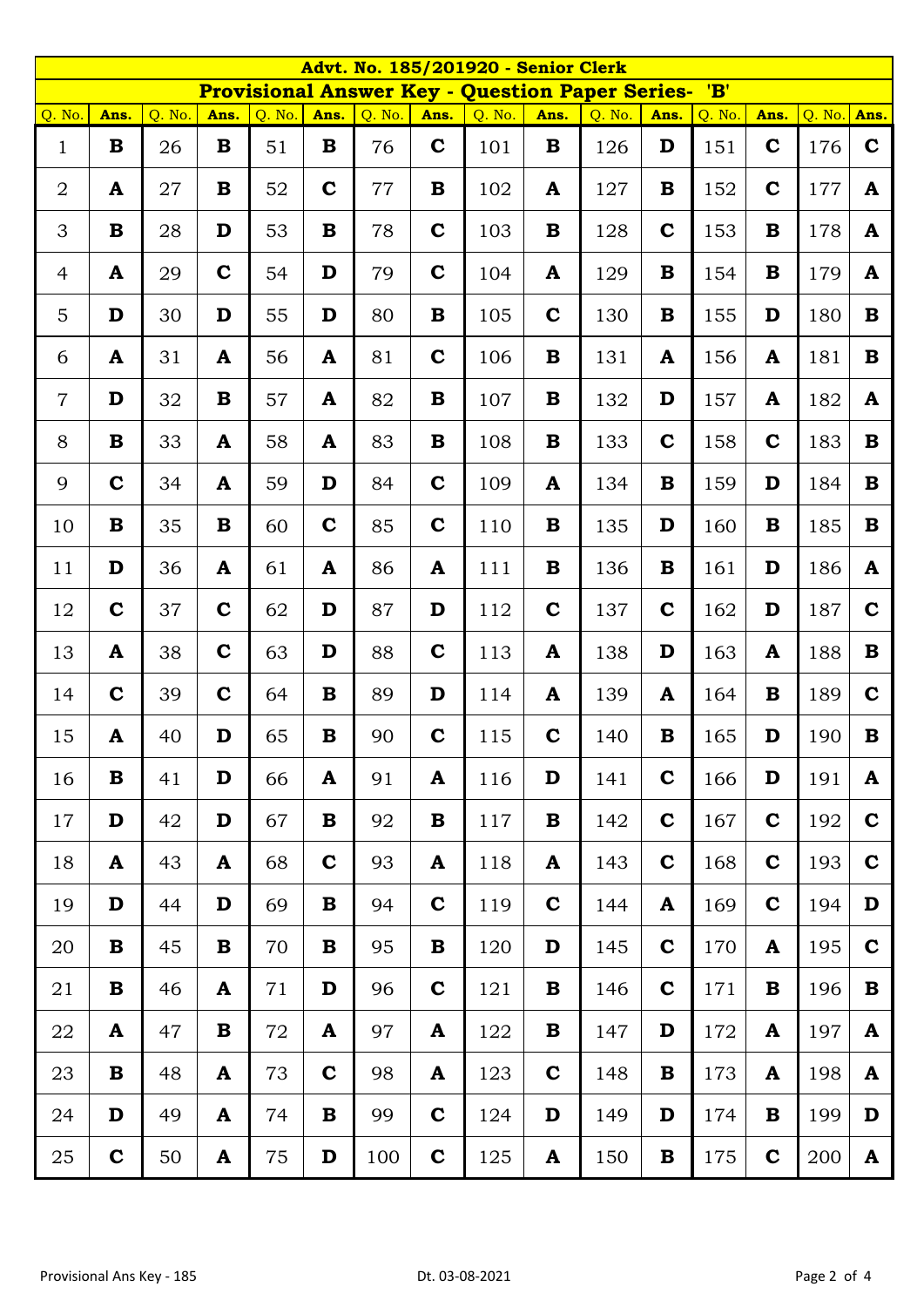|                | Advt. No. 185/201920 - Senior Clerk |        |             |        |              |        |             |                                                        |             |        |              |        |              |          |              |
|----------------|-------------------------------------|--------|-------------|--------|--------------|--------|-------------|--------------------------------------------------------|-------------|--------|--------------|--------|--------------|----------|--------------|
|                |                                     |        |             |        |              |        |             | <b>Provisional Answer Key - Question Paper Series-</b> |             |        |              | 'C'    |              |          |              |
| Q. No.         | Ans.                                | Q. No. | Ans.        | Q. No. | Ans.         | Q. No. | Ans.        | Q. No.                                                 | Ans.        | Q. No. | Ans.         | Q. No. | Ans.         | $Q.$ No. | Ans.         |
| $\mathbf{1}$   | D                                   | 26     | D           | 51     | $\mathbf C$  | 76     | $\mathbf C$ | 101                                                    | A           | 126    | $\mathbf C$  | 151    | D            | 176      | $\mathbf C$  |
| $\overline{2}$ | D                                   | 27     | $\mathbf C$ | 52     | A            | 77     | $\mathbf C$ | 102                                                    | $\bf{B}$    | 127    | B            | 152    | B            | 177      | $\mathbf C$  |
| 3              | $\mathbf B$                         | 28     | D           | 53     | $\mathbf C$  | 78     | $\mathbf C$ | 103                                                    | A           | 128    | A            | 153    | B            | 178      | D            |
| $\overline{4}$ | $\mathbf B$                         | 29     | $\mathbf C$ | 54     | ${\bf A}$    | 79     | D           | 104                                                    | ${\bf A}$   | 129    | A            | 154    | $\mathbf C$  | 179      | $\bf{B}$     |
| 5              | ${\bf A}$                           | 30     | A           | 55     | $\bf{B}$     | 80     | D           | 105                                                    | $\bf{B}$    | 130    | D            | 155    | D            | 180      | D            |
| 6              | $\bf{B}$                            | 31     | B           | 56     | D            | 81     | D           | 106                                                    | $\mathbf C$ | 131    | $\mathbf{A}$ | 156    | A            | 181      | $\bf{B}$     |
| $\overline{7}$ | $\mathbf C$                         | 32     | A           | 57     | ${\bf A}$    | 82     | ${\bf A}$   | 107                                                    | $\mathbf C$ | 132    | $\bf{B}$     | 157    | D            | 182      | $\mathbf C$  |
| 8              | $\bf{B}$                            | 33     | $\mathbf C$ | 58     | D            | 83     | D           | 108                                                    | A           | 133    | A            | 158    | B            | 183      | $\mathbf C$  |
| 9              | $\mathbf B$                         | 34     | $\bf{B}$    | 59     | $\bf{B}$     | 84     | $\bf{B}$    | 109                                                    | A           | 134    | B            | 159    | $\mathbf C$  | 184      | $\bf{B}$     |
| 10             | D                                   | 35     | $\mathbf C$ | 60     | $\mathbf{B}$ | 85     | ${\bf A}$   | 110                                                    | ${\bf A}$   | 135    | A            | 160    | $\bf{B}$     | 185      | $\mathbf{B}$ |
| 11             | $\mathbf{A}$                        | 36     | A           | 61     | ${\bf A}$    | 86     | $\bf{B}$    | 111                                                    | $\bf{B}$    | 136    | $\mathbf C$  | 161    | B            | 186      | D            |
| 12             | $\mathbf C$                         | 37     | A           | 62     | $\bf{B}$     | 87     | A           | 112                                                    | $\bf{B}$    | 137    | $\bf{B}$     | 162    | $\mathbf{A}$ | 187      | $\mathbf{A}$ |
| 13             | $\mathbf B$                         | 38     | $\mathbf C$ | 63     | D            | 88     | ${\bf A}$   | 113                                                    | A           | 138    | B            | 163    | D            | 188      | ${\bf A}$    |
| 14             | D                                   | 39     | $\mathbf C$ | 64     | $\mathbf C$  | 89     | A           | 114                                                    | $\bf{B}$    | 139    | $\bf{B}$     | 164    | $\mathbf C$  | 189      | $\mathbf C$  |
| 15             | $\mathbf C$                         | 40     | B           | 65     | B            | 90     | B           | 115                                                    | B           | 140    | A            | 165    | B            | 190      | D            |
| 16             | $\bf{B}$                            | 41     | A           | 66     | B            | 91     | $\mathbf C$ | 116                                                    | $\bf{B}$    | 141    | B            | 166    | D            | 191      | $\bf{B}$     |
| 17             | $\mathbf C$                         | 42     | $\bf{B}$    | 67     | D            | 92     | $\bf{B}$    | 117                                                    | A           | 142    | $\bf{B}$     | 167    | B            | 192      | D            |
| 18             | $\mathbf C$                         | 43     | A           | 68     | $\mathbf C$  | 93     | D           | 118                                                    | $\mathbf C$ | 143    | $\mathbf C$  | 168    | $\mathbf C$  | 193      | D            |
| 19             | $\mathbf B$                         | 44     | D           | 69     | D            | 94     | D           | 119                                                    | $\bf{B}$    | 144    | $\mathbf{A}$ | 169    | D            | 194      | ${\bf A}$    |
| 20             | $\mathbf C$                         | 45     | A           | 70     | ${\bf A}$    | 95     | ${\bf A}$   | 120                                                    | $\mathbf C$ | 145    | A            | 170    | $\mathbf{A}$ | 195      | $\bf{B}$     |
| 21             | $\mathbf B$                         | 46     | D           | 71     | $\bf{B}$     | 96     | ${\bf A}$   | 121                                                    | $\bf{B}$    | 146    | $\mathbf C$  | 171    | B            | 196      | D            |
| 22             | $\mathbf B$                         | 47     | $\bf{B}$    | 72     | ${\bf A}$    | 97     | A           | 122                                                    | A           | 147    | D            | 172    | $\mathbf C$  | 197      | D            |
| 23             | $\mathbf C$                         | 48     | $\mathbf C$ | 73     | A            | 98     | D           | 123                                                    | $\mathbf C$ | 148    | В            | 173    | $\mathbf C$  | 198      | $\mathbf C$  |
| 24             | $\mathbf C$                         | 49     | $\bf{B}$    | 74     | $\bf{B}$     | 99     | $\mathbf C$ | 124                                                    | $\mathbf C$ | 149    | A            | 174    | $\mathbf C$  | 199      | $\mathbf C$  |
| 25             | $\mathbf A$                         | 50     | $\mathbf D$ | $75\,$ | A            | 100    | A           | 125                                                    | D           | 150    | $\mathbf C$  | 175    | $\mathbf A$  | 200      | $\mathbf C$  |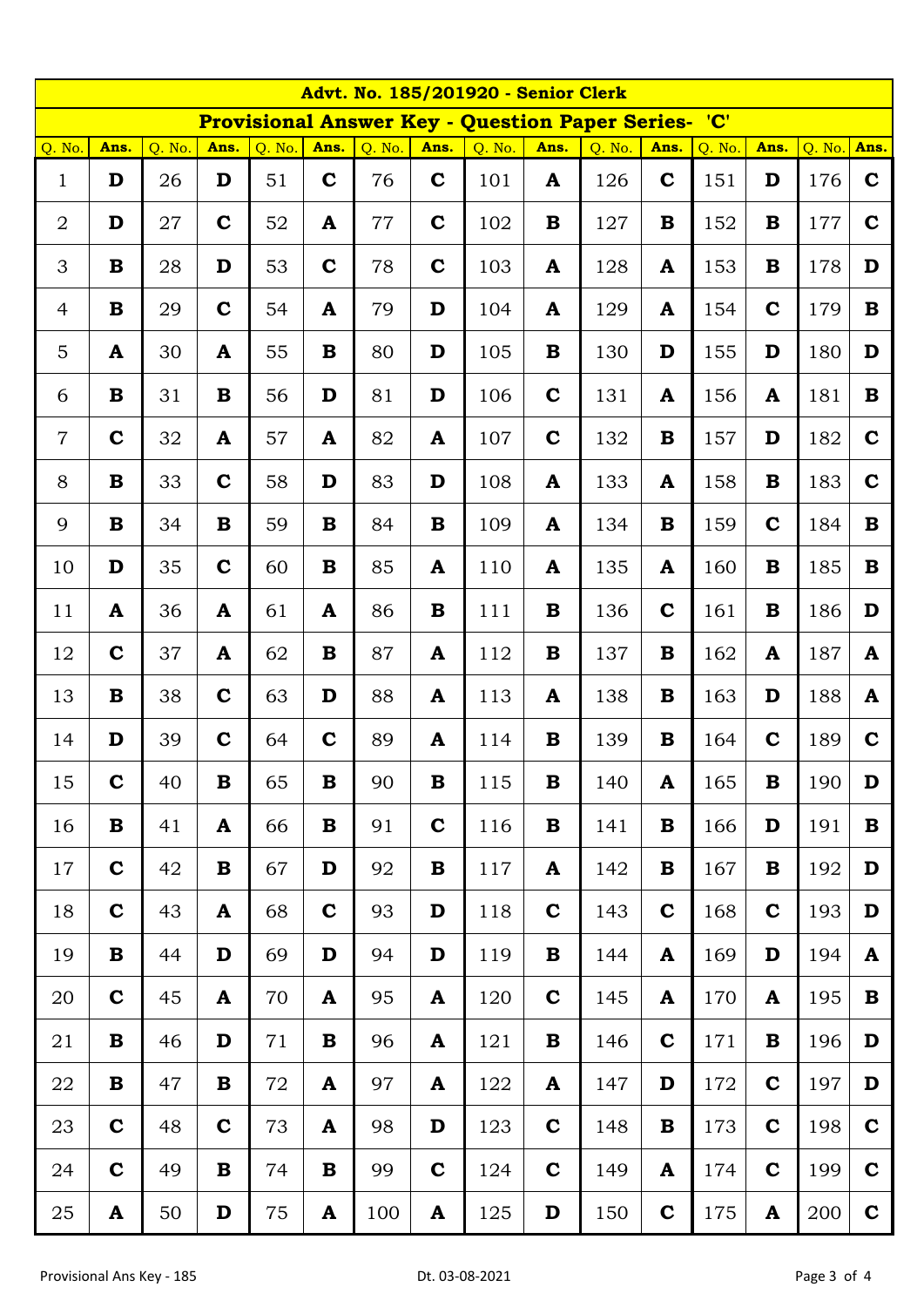|                | <b>Advt. No. 185/201920 - Senior Clerk</b> |        |              |        |             |        |             |                                                        |             |        |              |        |             |        |              |
|----------------|--------------------------------------------|--------|--------------|--------|-------------|--------|-------------|--------------------------------------------------------|-------------|--------|--------------|--------|-------------|--------|--------------|
|                |                                            |        |              |        |             |        |             | <b>Provisional Answer Key - Question Paper Series-</b> |             |        |              | 'D'    |             |        |              |
| Q. No.         | Ans.                                       | Q. No. | Ans.         | Q. No. | Ans.        | Q. No. | Ans.        | Q. No.                                                 | Ans.        | Q. No. | Ans.         | Q. No. | Ans.        | Q. No. | Ans.         |
| $\mathbf{1}$   | $\mathbf B$                                | 26     | $\bf{B}$     | 51     | A           | 76     | ${\bf A}$   | 101                                                    | $\mathbf C$ | 126    | $\mathbf C$  | 151    | $\mathbf C$ | 176    | D            |
| $\overline{2}$ | $\mathbf C$                                | 27     | $\mathbf C$  | 52     | A           | 77     | D           | 102                                                    | B           | 127    | $\mathbf{A}$ | 152    | D           | 177    | $\mathbf{A}$ |
| 3              | $\mathbf C$                                | 28     | $\bf{B}$     | 53     | $\bf{B}$    | 78     | $\mathbf C$ | 103                                                    | $\mathbf C$ | 128    | A            | 153    | A           | 178    | $\bf{B}$     |
| $\overline{4}$ | $\mathbf{A}$                               | 29     | D            | 54     | A           | 79     | A           | 104                                                    | $\bf{B}$    | 129    | $\mathbf C$  | 154    | $\bf{B}$    | 179    | D            |
| 5              | $\mathbf D$                                | 30     | $\mathbf C$  | 55     | $\mathbf C$ | 80     | $\mathbf D$ | 105                                                    | ${\bf A}$   | 130    | D            | 155    | $\mathbf C$ | 180    | D            |
| 6              | $\mathbf C$                                | 31     | A            | 56     | $\mathbf C$ | 81     | D           | 106                                                    | $\mathbf C$ | 131    | $\bf{B}$     | 156    | $\mathbf C$ | 181    | $\mathbf C$  |
| $\overline{7}$ | D                                          | 32     | $\mathbf C$  | 57     | $\mathbf C$ | 82     | $\mathbf B$ | 107                                                    | $\mathbf C$ | 132    | A            | 157    | $\mathbf C$ | 182    | $\mathbf C$  |
| 8              | $\mathbf C$                                | 33     | A            | 58     | D           | 83     | $\mathbf B$ | 108                                                    | D           | 133    | $\mathbf C$  | 158    | A           | 183    | $\mathbf C$  |
| 9              | ${\bf A}$                                  | 34     | $\bf{B}$     | 59     | D           | 84     | ${\bf A}$   | 109                                                    | $\mathbf C$ | 134    | D            | 159    | $\mathbf C$ | 184    | $\mathbf{A}$ |
| 10             | $\mathbf B$                                | 35     | D            | 60     | D           | 85     | $\mathbf B$ | 110                                                    | B           | 135    | B            | 160    | $\mathbf C$ | 185    | $\bf{B}$     |
| 11             | ${\bf A}$                                  | 36     | $\mathbf{A}$ | 61     | ${\bf A}$   | 86     | $\mathbf C$ | 111                                                    | ${\bf A}$   | 136    | $\bf{B}$     | 161    | D           | 186    | $\mathbf{A}$ |
| 12             | $\mathbf C$                                | 37     | D            | 62     | D           | 87     | $\mathbf B$ | 112                                                    | ${\bf A}$   | 137    | $\mathbf C$  | 162    | $\bf{B}$    | 187    | $\mathbf{A}$ |
| 13             | $\mathbf B$                                | 38     | $\bf{B}$     | 63     | $\bf{B}$    | 88     | $\mathbf B$ | 113                                                    | D           | 138    | D            | 163    | D           | 188    | $\mathbf B$  |
| 14             | $\mathbf C$                                | 39     | $\bf{B}$     | 64     | A           | 89     | D           | 114                                                    | A           | 139    | A            | 164    | $\bf{B}$    | 189    | $\mathbf C$  |
| 15             | A                                          | 40     | A            | 65     | $\bf{B}$    | 90     | A           | 115                                                    | $\bf{B}$    | 140    | D            | 165    | $\mathbf C$ | 190    | $\mathbf C$  |
| 16             | A                                          | 41     | $\bf{B}$     | 66     | A           | 91     | $\mathbf C$ | 116                                                    | A           | 141    | $\bf{B}$     | 166    | $\mathbf C$ | 191    | A            |
| 17             | $\mathbf C$                                | 42     | D            | 67     | A           | 92     | $\mathbf B$ | 117                                                    | B           | 142    | $\mathbf C$  | 167    | $\bf{B}$    | 192    | A            |
| 18             | $\mathbf C$                                | 43     | $\mathbf C$  | 68     | A           | 93     | D           | 118                                                    | A           | 143    | B            | 168    | B           | 193    | ${\bf A}$    |
| 19             | $\bf{B}$                                   | 44     | $\bf{B}$     | 69     | B           | 94     | $\mathbf C$ | 119                                                    | $\mathbf C$ | 144    | $\bf{B}$     | 169    | D           | 194    | $\bf{B}$     |
| 20             | ${\bf A}$                                  | 45     | $\bf{B}$     | 70     | $\mathbf C$ | 95     | $\mathbf B$ | 120                                                    | B           | 145    | $\mathbf{A}$ | 170    | A           | 195    | B            |
| 21             | B                                          | 46     | D            | 71     | $\bf{B}$    | 96     | $\mathbf C$ | 121                                                    | $\bf{B}$    | 146    | D            | 171    | A           | 196    | A            |
| 22             | ${\bf A}$                                  | 47     | $\mathbf C$  | 72     | $\mathbf D$ | 97     | $\mathbf C$ | 122                                                    | $\bf{B}$    | 147    | $\mathbf C$  | 172    | $\mathbf C$ | 197    | B            |
| 23             | D                                          | 48     | D            | 73     | D           | 98     | $\bf{B}$    | 123                                                    | A           | 148    | $\bf{B}$     | 173    | D           | 198    | $\bf{B}$     |
| 24             | ${\bf A}$                                  | 49     | A            | 74     | A           | 99     | $\mathbf C$ | 124                                                    | B           | 149    | D            | 174    | B           | 199    | $\bf{B}$     |
| 25             | D                                          | 50     | $\bf{B}$     | 75     | A           | 100    | $\mathbf B$ | 125                                                    | B           | 150    | $\bf{B}$     | 175    | D           | 200    | A            |